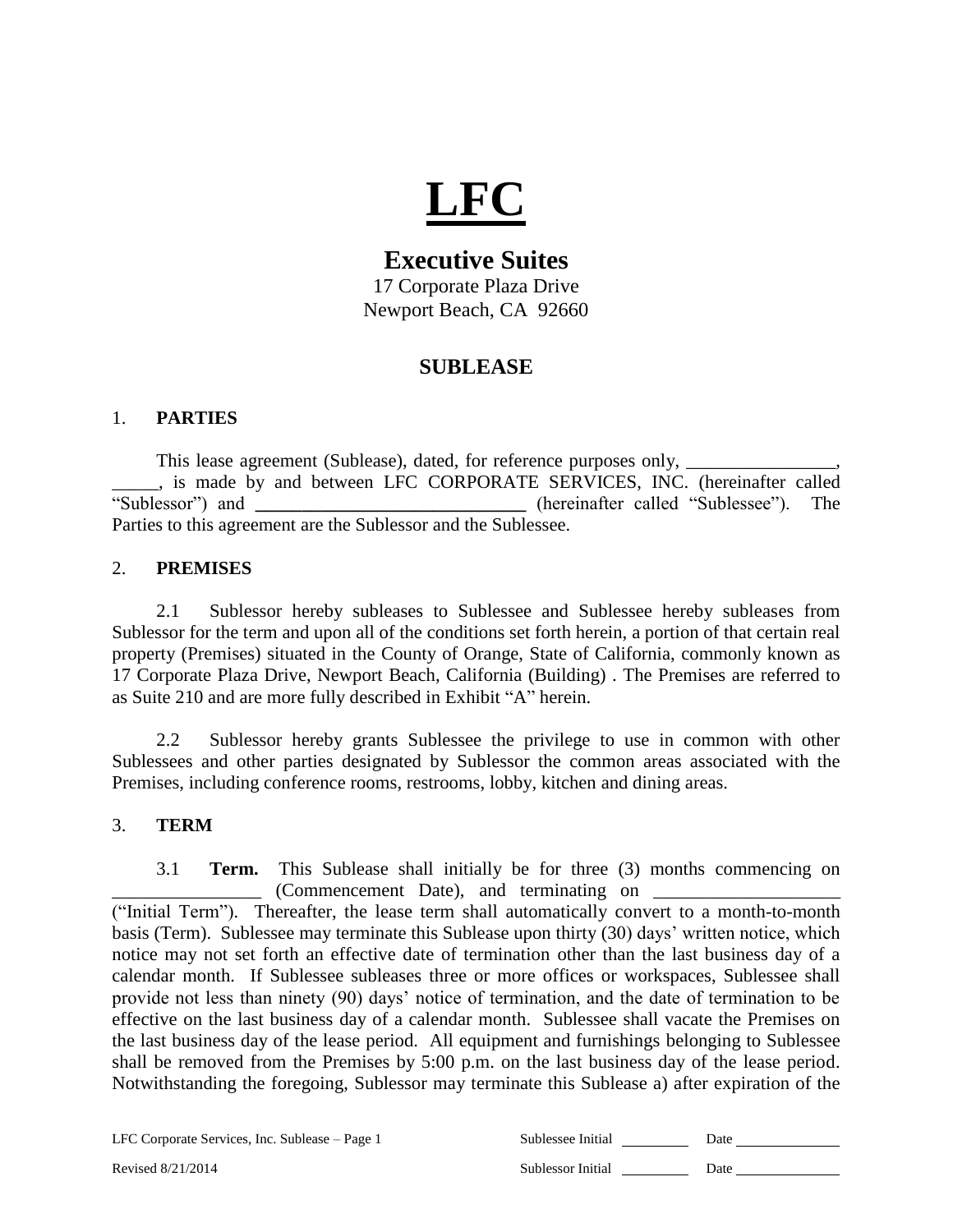Initial Term upon thirty (30) days' written notice to the Sublessee, b) in the event of a default as defined herein and c) in the event Sublessee, in the sole discretion of Sublessor, violates any rule or regulation as set forth in Exhibit B herein.

3.2 **Delay in Commencement.** Notwithstanding said Commencement Date, if or any reason Sublessor cannot deliver possession of the Premises to Sublessee on said date, Sublessor shall not be subject to any liability therefore, nor shall such failure affect the validity of this Sublease or the obligations of Sublessee hereunder or extend the Initial Term hereof, but in such case Sublessee shall not be obligated to pay Rent unless and until possession of the Premises is tendered to Sublessee. If Sublessor is unable to tender possession of the Premises to Sublessee, Sublessor shall advise Sublessee in writing whereupon this Sublease shall be terminated and shall be of no further force and effect. If Sublessee occupies the Premises prior to said Commencement Date, such occupancy shall be subject to all provisions hereof, such occupancy shall not advance the termination date and Sublessee shall pay Rent for such period at the initial monthly rates set forth below.

#### 4. **RENT**

4.1 Sublessee shall pay to Sublessor, without offset or demand, as Rent for the Premises pursuant to Exhibit "A" herein, (Rent), in advance, before the first day of each month of the Term hereof. Rent shall be made payable to LFC CORPORATE SERVICES, INC., 17 Corporate Plaza Drive, Suite 200, Newport Beach, CA 92660, or such other place Sublessor shall designate in writing. Rent for any period during the term hereof which is for less than one month shall be a prorated portion of the monthly installment. Rent shall be payable in lawful money of the United States to Sublessor at the address stated herein or to such other persons or at such other places as Sublessor may designate in writing. Sublessee shall pay an amount equal to five percent (5%) of Rent or one hundred dollars (\$100), whichever is greater, in the event Rent and/or Additional Rent is not received by Sublessor on or before the first  $(1<sup>st</sup>)$  day of each month (Late Fee) and an amount equal to five percent (5%) of Rent or one hundred dollars (\$100), whichever is greater, in the event Sublessee's check is returned for any reason (Returned Check Fee), both such sums shall be paid by Sublessee as liquidated damages to compensate Sublessor for its costs and expenses. Acceptance of any such sum shall not limit Sublessor's rights and remedies upon a default by Sublessee.

4.2 Sublessee acknowledges that the Rent set forth above is based upon one person's occupying or using each office and/or workspace comprising the Premises.

#### 5. **SECURITY DEPOSIT**

Sublessee shall deposit with Sublessor upon execution hereof monies equal to one (1) month's Rent for Sublessee's faithful performance of Sublessee's obligations hereunder (Security Deposit). If Sublessee fails to pay Rent or other charges due hereunder, or otherwise defaults with respect to any provision of this Sublease, Sublessor may use, apply or retain all or any portion of said Security Deposit for the payment of any Rent, Additional Rent or other charges in default or for the payment of any other sum to which Sublessor may become obligated by reason of Sublessee's default, or to compensate Sublessor for any loss or damage which Sublessor may suffer thereby. If Sublessor so uses or applies all or any portion of said Security

LFC Corporate Services, Inc. Sublease - Page 2

| Sublessee Initial | Date |  |
|-------------------|------|--|
| Sublessor Initial | Date |  |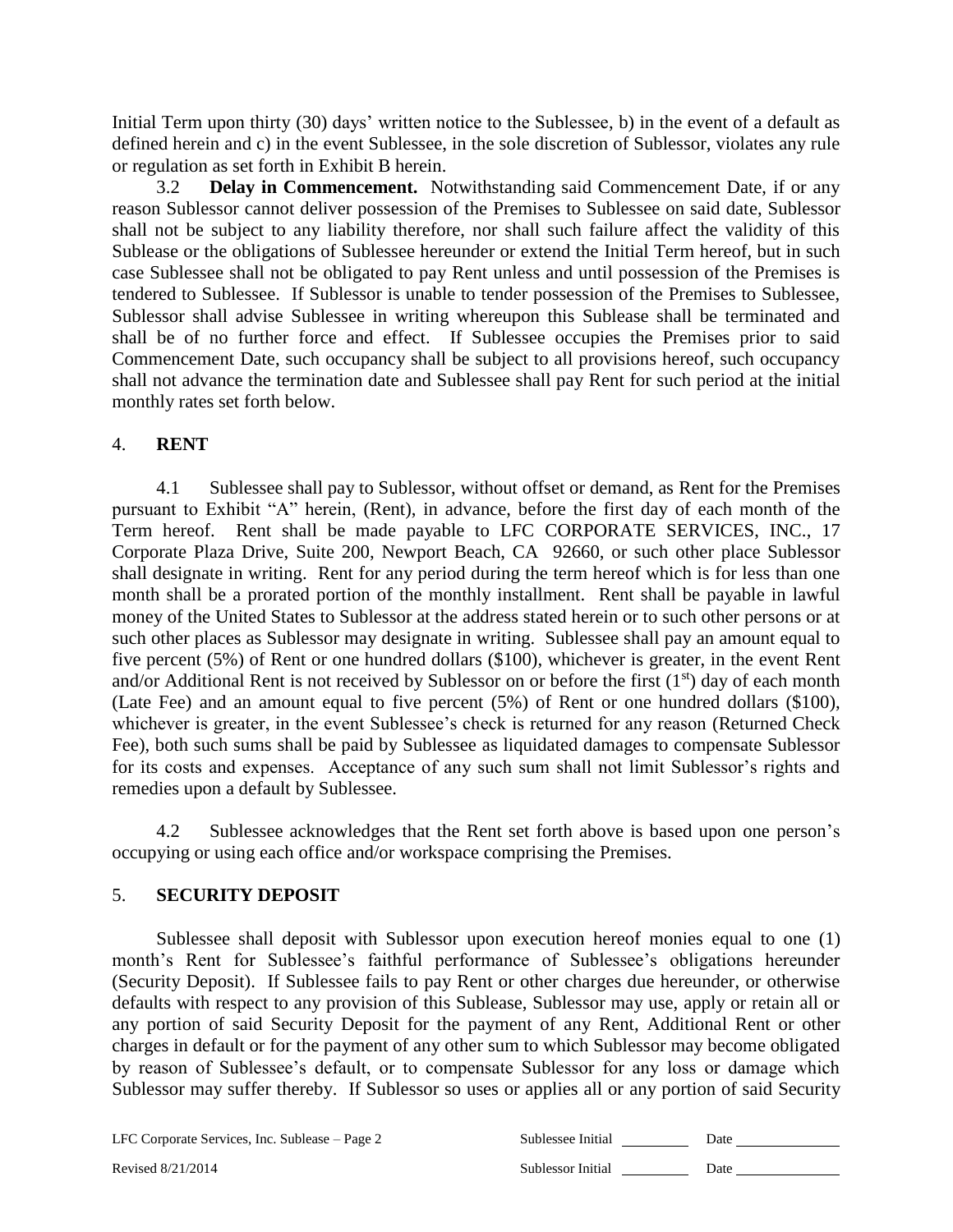Deposit, Sublessee shall within ten (10) days after written demand therefore, deposit cash with Sublessor in an amount sufficient to restore said Security Deposit to the full amount herein above stated and Sublessee's failure to do so shall be a material breach of this Sublease. Sublessor shall not be required to keep said Security Deposit separate from its general accounts, nor shall it accrue or earn interest. If Sublessee performs all of Sublessee's obligations hereunder, said Security Deposit or so much thereof as has not theretofore been applied by Sublessor, shall be returned, without payment of interest or other increment for its use to Sublessee when Sublessee has vacated the Premises. No trust relationship shall be created herein between Sublessor and Sublessee with respect to said Security Deposit. If Sublessor serves upon Sublessee two or more Notices of Default, or Notices to Pay or Quit, Sublessee shall deposit with Sublessor additional monies in an amount equal to one (1) month's Rent as additional security (Additional Security Deposit) for Sublessee's faithful performance of Sublessee's obligations hereunder.

#### 6. **USE**

6.1 **Use.** The Premises shall be used and occupied only for general office use. No other use shall be permitted or allowed. Sublessee shall provide Sublessor with personal information (Tenant Information Sheet) regarding each person that will be occupying or using the Premises. Regardless of the use permitted, under no circumstances shall Sublessee offer to any other Sublessee any service or product which Sublessor offers to its Sublessees, including, but not limited to secretarial, accounting, Internet, copying or office support services.

6.2 **Compliance with Law.** Sublessee shall, at Sublessee's expense, promptly comply with all applicable statutes, ordinances, rules, regulations, orders, restrictions of record, and requirements in effect during the term or any part of the term hereof, regulating the use by Sublessee of the Premises, or the operation of Sublessee's business. Sublessee shall not use or permit the use of the Premises in any manner that will tend to create waste or a nuisance, increase the cost of insurance, or tend to disturb such other sublessees and/or tenants.

6.3 **Condition of Premises.** Sublessee hereby accepts the Premises in their condition existing as of the date of the execution of this Sublease, subject to all applicable zoning, municipal, county and state laws, ordinances, and regulations governing and regulating the Premises or their use, and accepts this Sublease subject thereto and to all matters disclosed thereby and by any exhibits attached hereto. Sublessee acknowledges that neither Sublessor nor Sublessor's agents have made any representation or warranty as to the suitability of the Premises for the conduct of Sublessee's business.

## 7. **MASTER LEASE**

7.1 Sublessor is the lessee of the Premises by virtue of a written lease (Master Lease) wherein 17 Corporate Plaza Associates, LLC is the lessor (Master Lessor).

7.2 This Sublease is and shall be at all times subject and subordinate to the Master Lease and all rules and regulations promulgated by the Master Lessor.

| LFC Corporate Services, Inc. Sublease – Page 3 | Sublessee Initial | Date |
|------------------------------------------------|-------------------|------|
|------------------------------------------------|-------------------|------|

| iblessee Initial | Date |  |
|------------------|------|--|
|                  |      |  |

Revised 8/21/2014 **Sublessor Initial 2008** Sublessor Initial 2008 Date 2014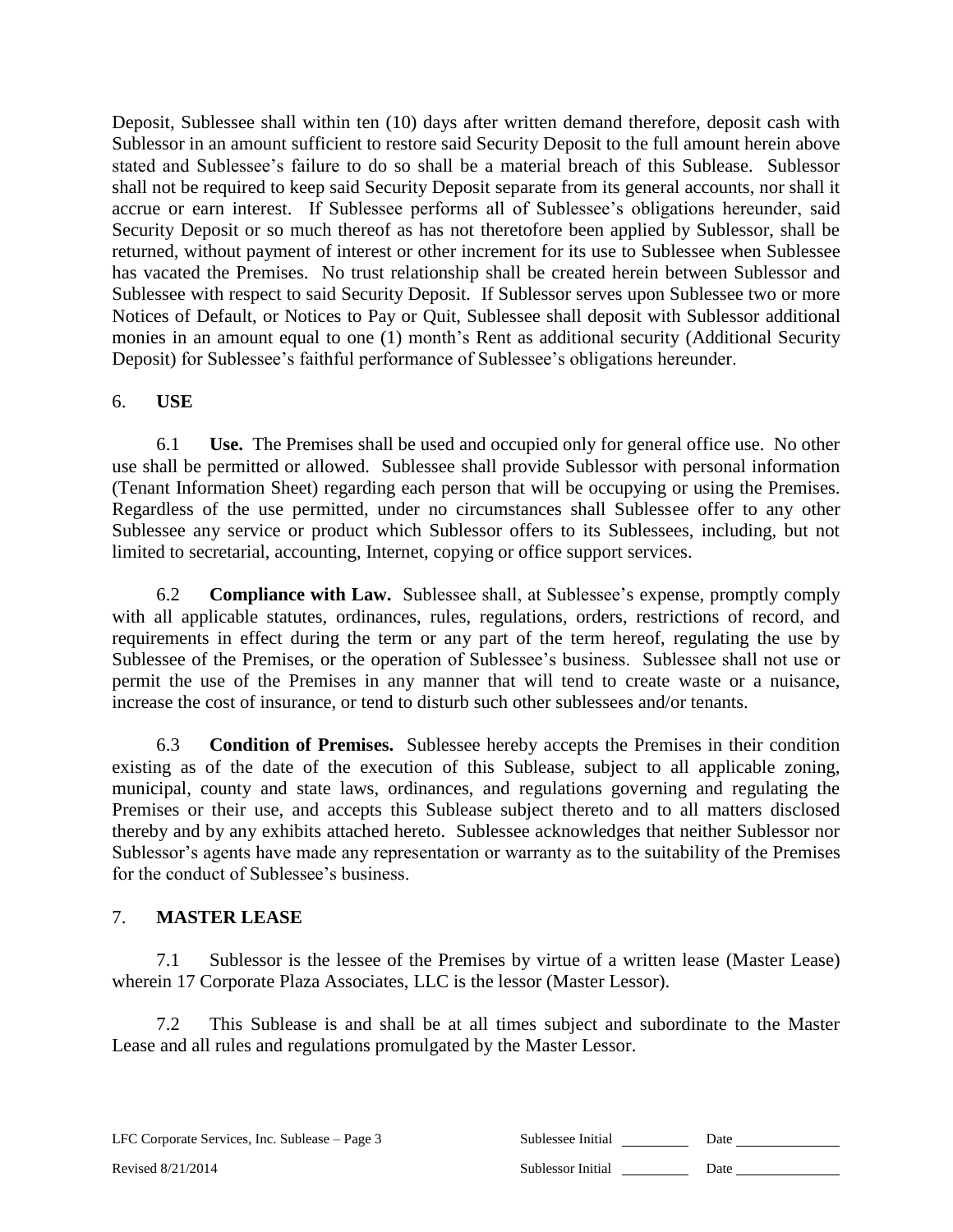7.3 Sublessor agrees to maintain the Master Lease during the entire term of this Sublease subject, however, to any earlier termination of the Master Lease without default of Sublessor. In the event of such termination, this Sublease shall likewise terminate.

#### 8. **SERVICES**

8.1 Sublessor shall provide to Sublessee such heating, ventilating, air conditioning and other utilities and janitorial service to the Premises in the manner and in quantities which the Master Lessor provides under the Master Lease at no additional charge to Sublessor. In the event that Sublessee's use of such utilities results in an assessment by the Master Lessor under the Master Lease, Sublessee shall immediately reimburse Sublessor for any charges therefore. Sublessor shall in no event be liable for any damage to Sublessee's equipment, business or livelihood due to power surges or interruption of service.

8.2 Provided that Sublessee is not in default of any of the terms or conditions of this Sublease, Sublessor shall cause to be provided to Sublessee telephone equipment, extensions, telephone lines, dial tone, voice mail, fax lines and Internet access ("Telecommunications Services"). The monthly cost of said Telecommunication Services is set forth in Exhibit "A" attached hereto, which sums, along with telephone usage, shall be paid monthly, as Additional Rent. Sublessee acknowledges and agrees that Sublessor shall be the sole and exclusive provider of Telecommunications Services to Sublessee, and that Sublessee shall not use any other provider for such services. Sublessor shall bill Sublessee monthly for all charges associated with the Telecommunications Services, all of which shall be considered Additional Rent hereunder. In addition to any other remedies of Sublessor for the failure of Sublessee to pay Rent or Additional Rent hereunder, Sublessor may shut off Internet access, outgoing telephone calls and facsimile service, and direct all incoming calls to voice mail. By its initials below, Sublessee hereby consents to such termination of Internet access, telephone and fax services and expressly authorizes such withdrawal of services upon its failure to timely pay Rent and Additional Rent as set forth in this Sublease.

#### \_\_\_\_\_\_\_\_\_\_\_\_\_\_\_\_\_ Initial

8.3 Sublessor shall in no way be liable or responsible for any loss, damage or expense Sublessee may sustain or incur as a result of any interruption, failure, interference, defect or error in the Telecommunications Services. No such failure, defect or unavailability shall constitute a constructive eviction, in whole or in part, or entitle Sublessee to any abatement or diminution of Rent, or relieve Sublessee from any of its obligations under this Sublease. Sublessee acknowledges its consent and understanding of the foregoing waiver by its initials below.

#### \_\_\_\_\_\_\_\_\_\_\_\_\_\_\_\_\_ Initial

8.4 Sublessor shall post a list of services that it provides along with their related costs (Services List) on its Internet [\(www.17corp.com\)](http://www.17corp.com/) website. Sublessor shall post the Services provided to Sublessee along with their costs on an ongoing basis to an area on the Website

LFC Corporate Services, Inc. Sublease – Page 4 Sub

| iblessee Initial | Date |  |
|------------------|------|--|
|                  |      |  |

Revised 8/21/2014 **Sublessor Initial 2008** Sublessor Initial 2008 Date 2014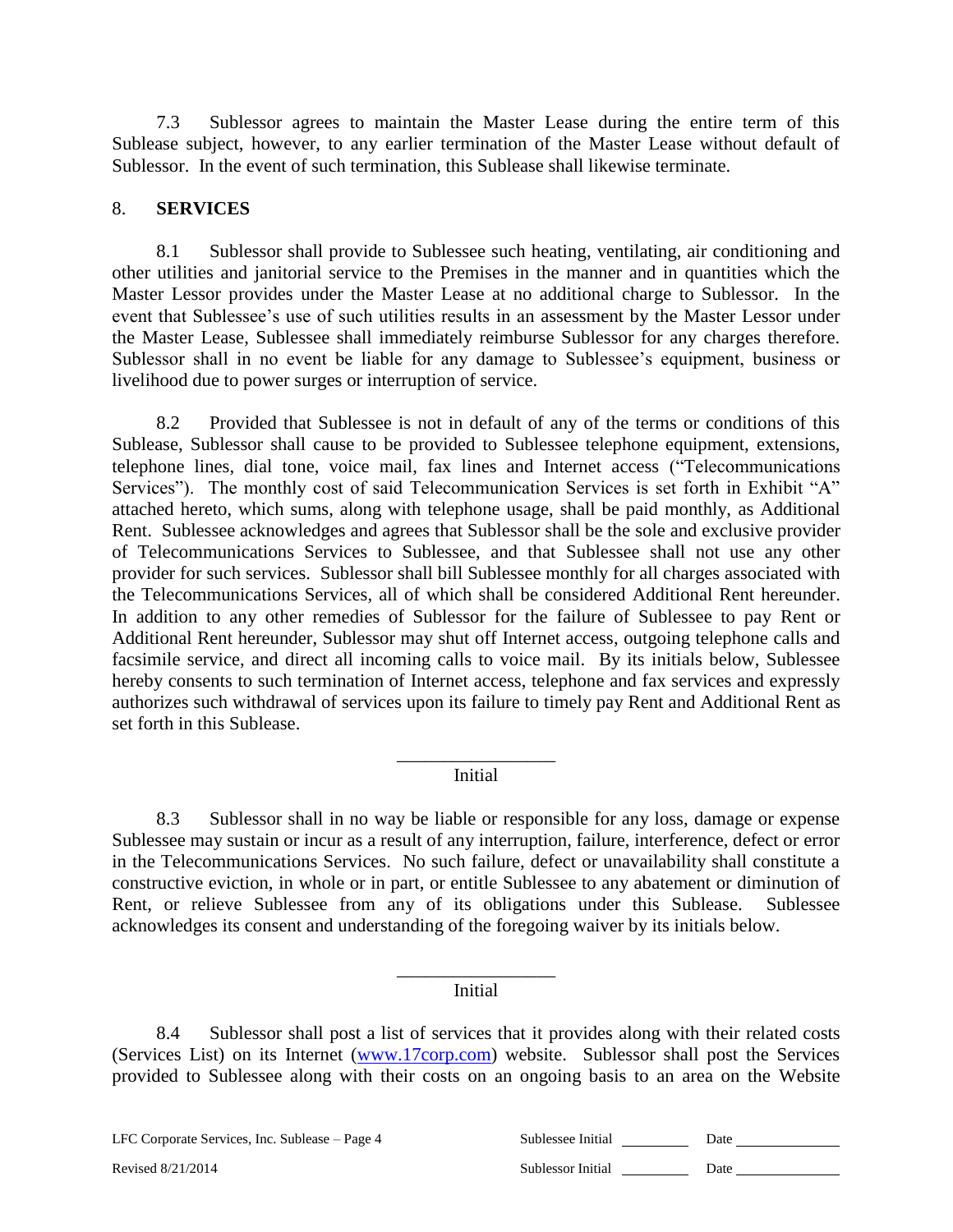whose access is exclusive to the Sublessor and Sublessee. Payment for Services rendered by Sublessor from the  $26<sup>th</sup>$  of the previous month through the  $25<sup>th</sup>$  of the current month shall be tendered by Sublessee along with each monthly Rent payment. Sublessee understands that all such services are provided on a first-come-first-served basis. In the event of a rush job, Sublessee's responsibility is to make clear to Sublessor's staff the urgency of the work to be done so that no misunderstanding can arise. For these purposes, a "rush job" shall mean anything that requires less than a 24-hour turnaround. Notwithstanding the foregoing, Sublessor shall not be responsible nor liable for any damages should Sublessor be unable to begin or complete the work by Sublessee's deadline. Rush jobs shall be charged at a premium rate as set forth on the Services List.

8.5 Sublessee acknowledges that due to the imperfect nature of verbal, written and electronic communications, neither Sublessor not its officers, directors, employees, agents or representatives shall be responsible for damages, direct or consequential, that may result from the failure of Sublessor to provide any service or the manner in which such service is provided, including but not limited to the service of conveying messages or transcribing documents. Sublessee agrees that its sole remedy and Sublessor's sole obligation for any failure to render any service, any error or omission, or any delay or interruption is limited to an adjustment to Sublessee's billing in an amount equal to the charge for such service for the period during which the failure, delay or interruption continues.

8.6 With the sole exception of the remedies set forth in paragraph 8.5, Sublessee expressly and specifically agrees to waive and agrees not to make any claim for damages, direct or consequential, including with respect to lost business or profits, arising out of any failure to furnish any service, any error or omission with respect thereto, or any delay or interruption of the same.

#### 9. **REPAIRS AND MAINTENANCE**

9.1 Sublessee shall keep the interior of the Premises neat, clean and in good order and condition. Sublessee shall be responsible for any and all damage or deterioration in the Premises due to an act or omission of the Sublessee or its invitees, other than that which is a result solely of ordinary wear and tear.

9.2 Sublessee shall be responsible for any and all damage to office furniture, telephone or other office equipment due to an act or omission of the Sublessee or its invitees, other than that which is a result solely of ordinary wear and tear.

#### 10. **ALTERATIONS**

10.1 Sublessee shall not make any alteration in or to the Premises without the prior written consent of Sublessor, which consent shall be in its sole discretion, and of the Master Lessor, which consent shall be subject to the conditions set forth in the Master Lease.

#### 11. **RULES AND REGULATIONS**

LFC Corporate Services, Inc. Sublease – Page 5 Sub-

Revised  $8/21/2014$  Subset Initial Date of  $S<sub>1</sub>$ 

| ublessee Initial | Date |
|------------------|------|
| ublessor Initial | Date |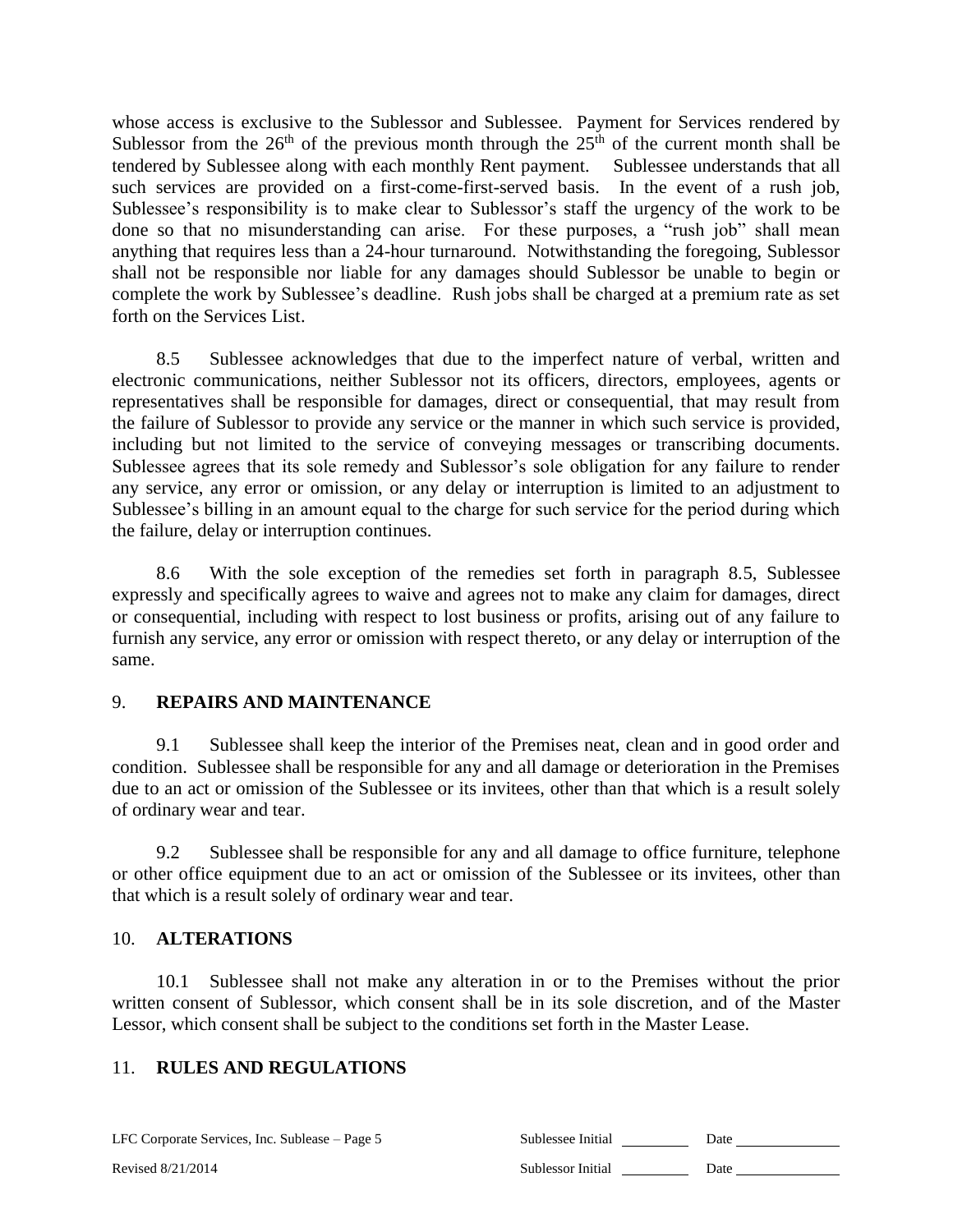11.1 Sublessee shall comply with all rules and regulations of the Building and/or building association which the Premises now are or may hereafter become a part, and such other rules and regulations which Sublessor may promulgate from time to time governing the use of the Premises or of the common areas, including those attached hereto as Exhibit "B." Sublessee shall also cause its invitees and guests to comply with all such applicable rules and regulations. Sublessor shall not be liable to Sublessee for the failure of any other subtenant to obey any rule or regulation.

11.2 Sublessee shall cause any children or minors visiting the Premises to be orderly and quiet and shall restrict them to the confines of the Premises.

11.3 Sublessee shall restrict its electrical consumption to amounts that the wiring of the Premises can accommodate and which do not interfere with the electrical needs of other Sublessees.

11.4 Sublessee's allowance for use of the conference rooms is set forth on the Services List and may not be carried over from month to month. Any usage over the allowance shall be subject to the charges as set forth on the Services List.

11.5 Sublessee shall use a floor mat under any chair that has rollers to protect the carpeting.

11.6 If the Premises or portion thereof consists of an office or workspace open or visible from the common areas, no artwork, advertising or personal items shall be visibly displayed. Noise levels shall be conducive to a professional environment and shall not interfere with or annoy other Sublessees.

11.7 Sublessee shall not adhere pictures, artwork or any other materials to the walls and doors of the Premises without the prior written consent of Sublessor. Under no circumstance shall Sublessee be allowed to drill holes or place attachment devices in any doors, brick walls or metal window frames.

#### 12. **ASSIGNMENT AND SUBLETTING**

Sublessee shall not assign, mortgage or encumber the Sublease, nor sublet, suffer or permit the Premises or any part thereof to be used by others without the prior written consent of Sublessor in each instance, which consent may be arbitrarily withheld. If Sublessor grants such consent, and as a condition thereof, during the term of such sublease, Sublessor shall be entitled to all Rent, Additional Rent or other consideration payable to Sublessee by the subtenant in excess of the Rent, Additional Rent and other charges otherwise coming due under this Sublease.

#### 13. **HOLDING OVER**

If Sublessee retains possession of the Premises or any part thereof after having given Sublessor notice of termination as set forth in Section 3.1 above, Sublessee's occupancy of the Premises shall be, as a tenant at will terminable at any time by Sublessor. Sublessee shall pay to

LFC Corporate Services, Inc. Sublease – Page 6 Sublements

| ublessee Initial | Date |  |
|------------------|------|--|
|                  |      |  |

Revised 8/21/2014 **Sublessor Initial 2008** Sublessor Initial 2008 Date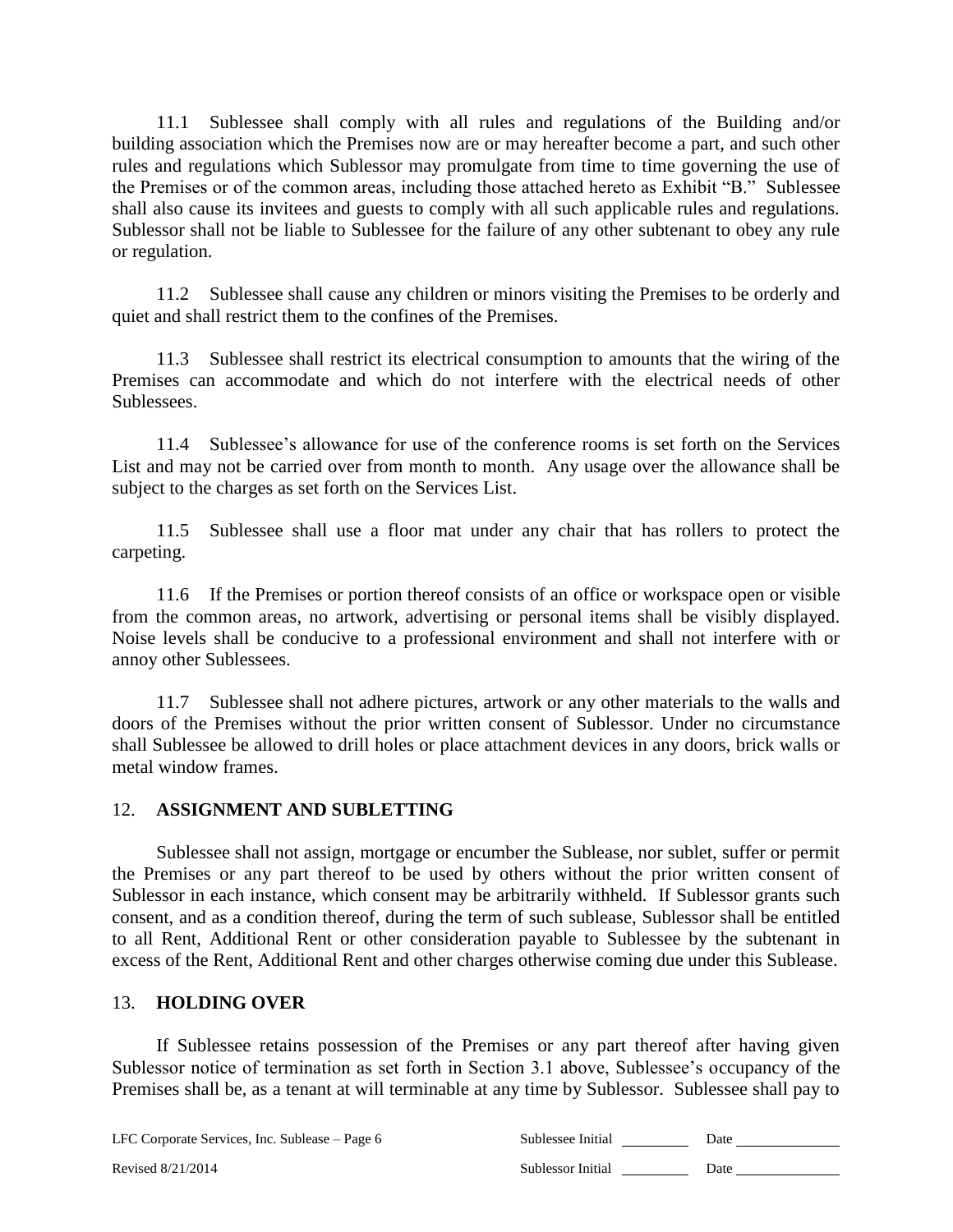Sublessor Rent for such time as Sublessee remains in possession at the rate of two hundred percent (200%) of the total amount of Rent payable hereunder for the month immediately preceding termination date of this Sublease, plus any Additional Rent.

LFC Corporate Services, Inc. Sublease – Page 7 Sublessee Initial 2008 Date 2014

Revised 8/21/2014 Sublessor Initial Date Date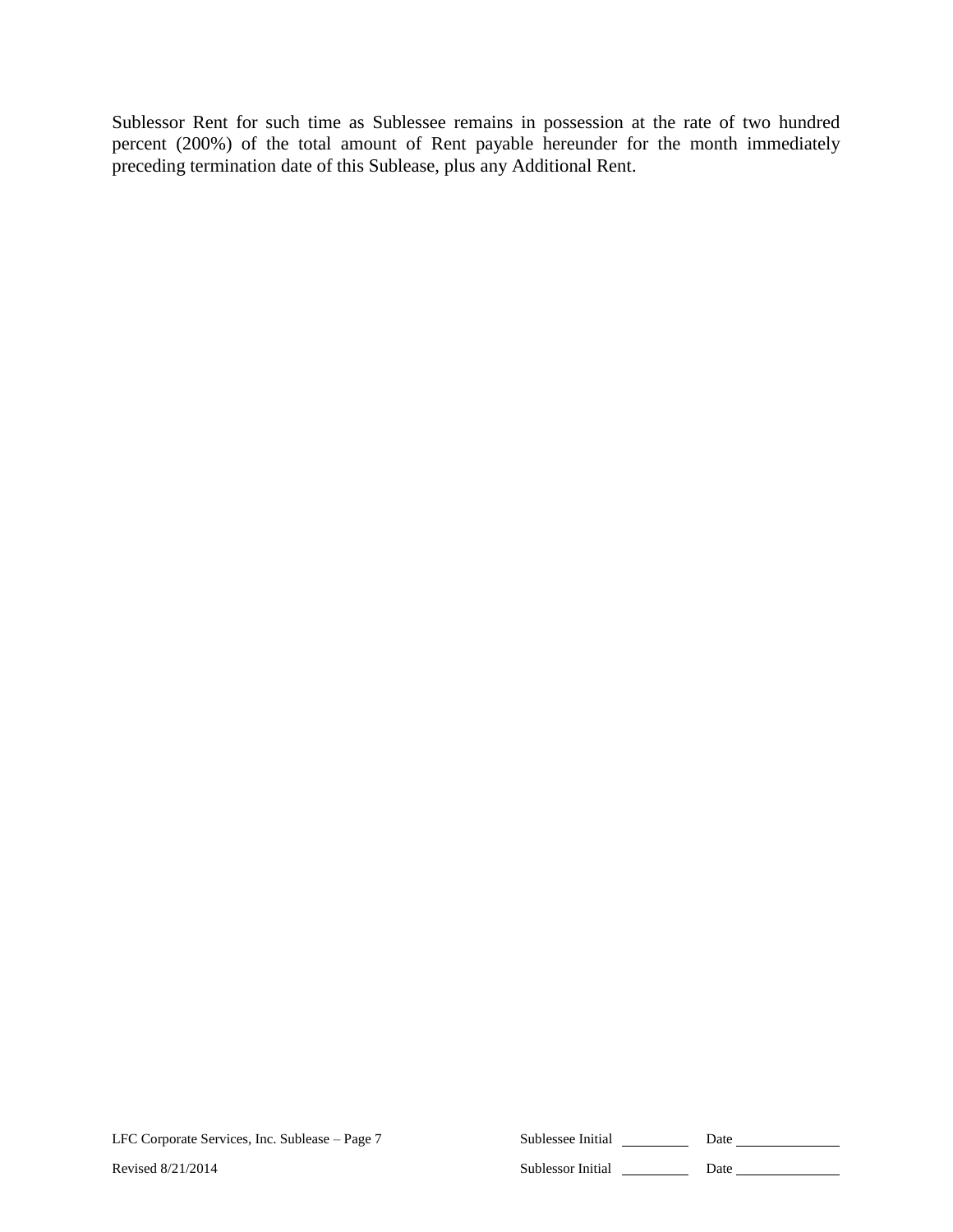#### 14. **SURRENDER OF THE PREMISES**

Upon termination of this Sublease, Sublessee shall peacefully surrender the Premises in broom-clean condition and otherwise in as good condition as when Sublessee took possession, except for reasonable wear and tear. If Sublessee does not remove any property belonging to it from the Premises, Sublessee shall be conclusively presumed to have conveyed such property to Sublessor under this Sublease as a bill of sale without further payment or credit by Sublessor.

#### 15. **INDEMNIFICATION**

Sublessee shall indemnify, save, defend, protect and hold Sublessor harmless from all claims, suits, actions, damages, liabilities and expenses in connection with loss of life, bodily or personal injury, property damage or damage to Sublessee's business occurring or arising from or out of the use or occupancy of the Premises or any part thereof or occasioned wholly or in part by any act or omission of Sublessee or Sublessee's invitees, whether occurring in or about the Premises, or in the Building common areas or elsewhere within the Building or common areas of the association of which the Building and the Premises now are, or may hereafter become, a part. Sublessee's duty of indemnification shall not apply to injury, loss or damage proximately caused by the negligence or willful act of Sublessor or its agents, contractors or employees. Sublessee shall further indemnify, save, protect and hold Sublessor harmless from any and all claims, legal actions, suites, damages or liabilities arising out of Sublessee's failure to perform and abide by the obligations of this Sublease.

#### 16. **SUBLESSEE'S INSURANCE**

16.1 Sublessee acknowledges that Sublessor's insurance provides no benefit to Sublessee in the event of any loss or damage. Sublessee may not look to Sublessor or its insurance carrier in the event of any loss or damage from any cause whatsoever.

16.2 Sublessee shall maintain at its own cost and expense insurance against fire, theft and other perils as may be included in extended coverage insurance on Sublessee's property and leasehold improvements in an amount deemed adequate by Sublessor to cover their replacement cost and comprehensive general liability insurance on an occurrence basis with limits of liability in an amount not less than One Million Dollars (\$1,000,000) combined single limit for each occurrence with respect to loss of life, bodily and personal injury and damage to property. All such insurance shall name Sublessor as an additional insured and, if reasonably requested by Sublessor, shall also name the Master Lessor as an additional insured and shall contain appropriate endorsements denying Sublessee's insurance the right of subrogation against Sublessor and the Master Lessor, and shall contain a provision whereby each insurer agrees not to cancel such insurance without thirty (30) days' prior written notice to Sublessor.

| LFC Corporate Services, Inc. Sublease – Page 8 | Sublessee Initial | Date |
|------------------------------------------------|-------------------|------|
| Revised 8/21/2014                              | Sublessor Initial | Date |
|                                                |                   |      |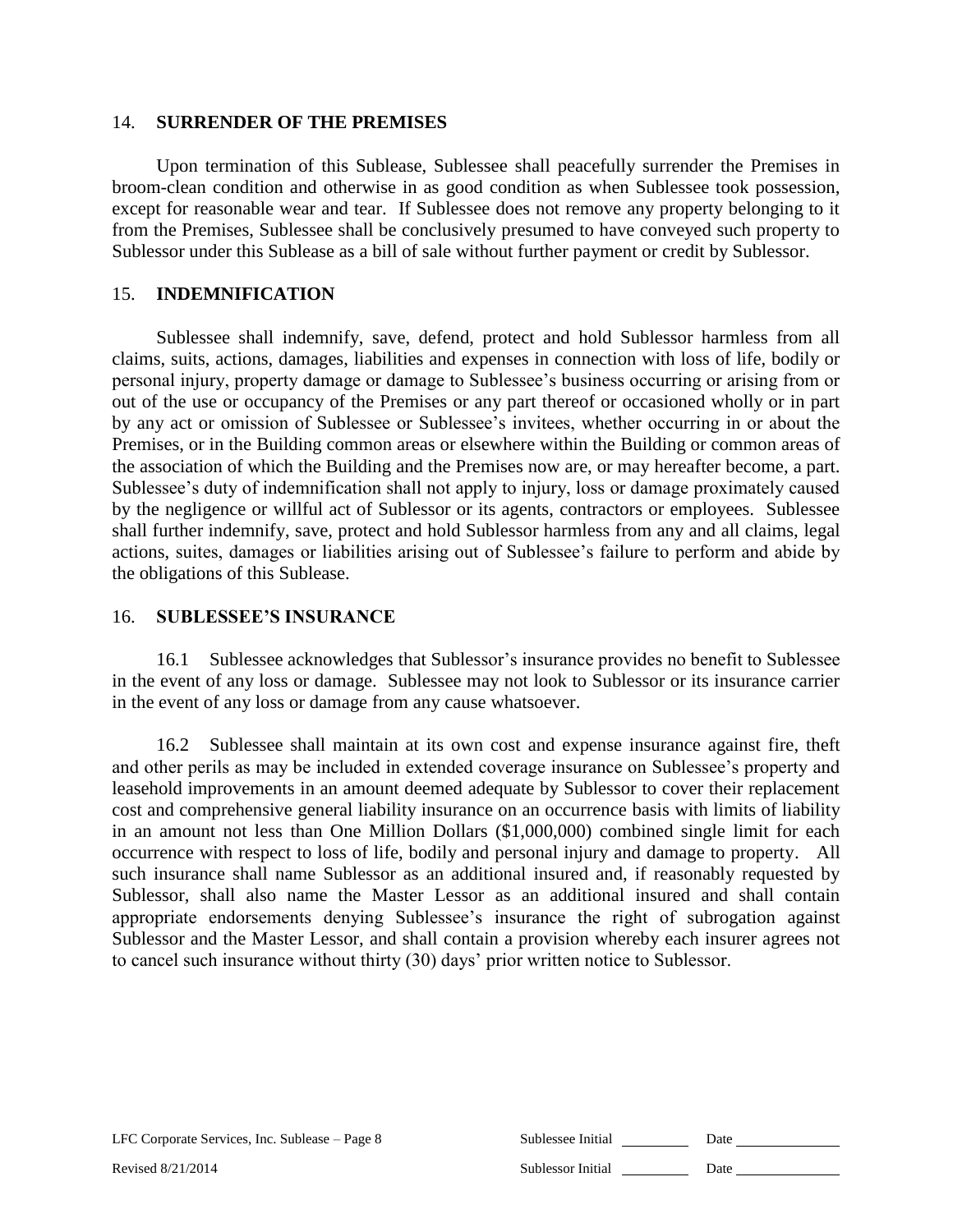#### 17. **CONFIDENTIALITY**

Sublessee and Sublessor agree that the terms and conditions contained in this Sublease are confidential and that neither party shall disclose them to a third party without the written consent of the other.

> \_\_\_\_\_\_\_\_\_\_\_\_\_\_\_\_\_ Initial

#### 18. **DEFAULT**

18.1 The occurrence of any of the following shall be an event of default under this Sublease: (i) Sublessee defaults in payment of Rent, Additional Rent or any other sum of money to be paid pursuant to the terms of this Sublease for a period of three (3) days after written notice thereof from Sublessor; (ii) Sublessee defaults in the performance of any other term, covenant, condition or obligation of Sublessee under this Sublease and fails to cure such default within a period of fifteen (15) days after receipt of notice from Sublessor specifying such default (or if such default specified is not capable of cure within such fifteen (15) day period, the Sublessee fails immediately after notice from Sublessor to commence to cure such default and diligently to pursue completion of such cure during and after such fifteen (15) day period); (iii) if Sublessee abandons or vacates any portion of the Premises for fifteen (15) consecutive days; (iv) if Sublessee makes any transfer, assignment, conveyance, sale, pledge or disposition of all or a portion of the Premises other than by reason of an assignment or subletting of the Premises under the conditions permitted under this Sublease; (v) if Sublessee's interest herein is sold under execution; or (vi) Sublessee violates the confidentiality provision of this Sublease.

18.2 Upon any event of default, Sublessor shall have all rights specified under the laws of the State of California in addition to those set forth in this Sublease.

18.3 In the event of default, Sublessor may charge the following costs as Additional Rent for actions taken to rectify the state of default. Sublessor may charge an administrative fee of Two Hundred Fifty Dollars (\$250) for the issuance of each of the following: 1) Three-Day Notice to Pay Rent or Quit, and/or 2) Notice of Default. Also, Sublessor may charge a telephone/Internet reconnect fee of Two Hundred Fifty Dollars (\$250) for any full or partial disconnects resulting from a default.

18.4 The failure of Sublessor to seek redress for violation of, or to insist upon the strict performance of, any covenant or condition of this Sublease, or any rule and regulation, shall not be construed as a waiver or relinquishment for the future performance of such obligations or rules or regulations.

#### 19. **NOTICES**

19.1 All notices, demands or other communications ("Notices") permitted or required to be given hereunder shall be in writing and, if mailed, postage prepaid shall be deemed given one (1) day after the date of mailing thereof or on the date of actual receipt, whichever is sooner; all

| LFC Corporate Services, Inc. Sublease – Page 9 | Sublessee Initial | Date |
|------------------------------------------------|-------------------|------|
| Revised 8/21/2014                              | Sublessor Initial | Date |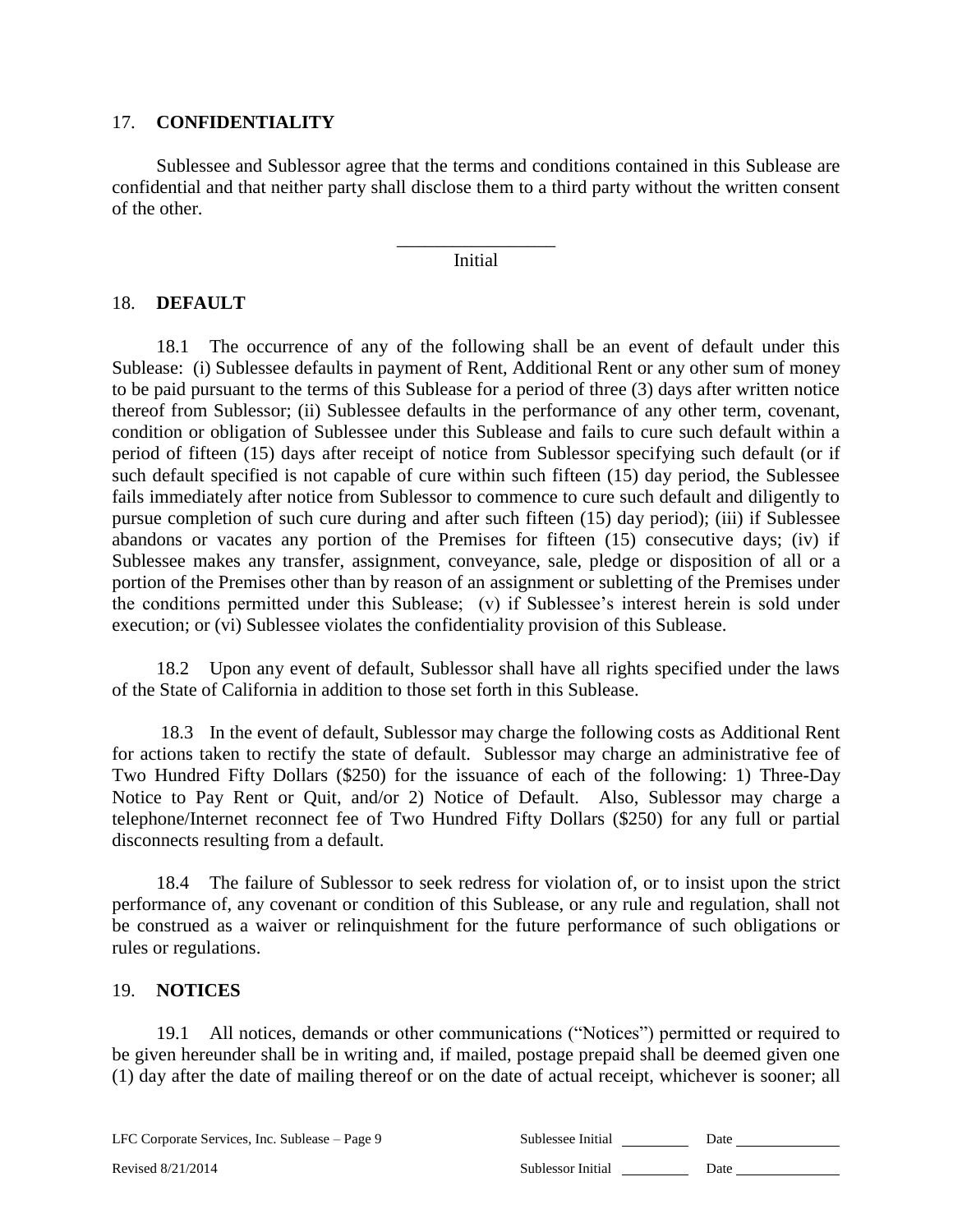other notices shall be deemed given on the date of actual receipt. Notices shall be addressed as follows:

- (a) If to Sublessor, to the address specified on the signature page of this Sublease; and
- (b) If to Sublessee, its address at the Premises.

19.2 Sublessor may from time to time by written notice designate such other place to receive future notices.

19.3 Any notice which Sublessor may be required to give under this Sublease or by law may be personally served on Sublessee or any of its employees. Sublessee acknowledges and agrees that such personal service shall be legal and proper for all purposes. If Sublessee vacates the Premises and has not left a forwarding address with Sublessor, the Premises shall continue to be the proper place of service for all purposes.

19.4 Once Sublessee or Sublessor has given notice to vacate the Premises or if Sublessee fails to cure a Three-Day Notice to Pay Rent or Quit, Sublessor reserves the right to show the Premises to prospective sublessees during, before or after normal business hours.

#### 20. **SMOKING**

To preserve the quality of the environment in and around the Building, Sublessee understands and agrees that smoking or carrying of lighted cigars, cigarettes, pipes or similar products is not permitted within the confines of the Premises or the Building, or within 100 feet of the Building by either the Sublessee or the Sublessee's employees, subcontractors or guests.

#### 21. **ARBITRATION**

In the event of a disagreement or dispute between or among any of the Parties relating to the rights and obligations of the Parties under this Agreement, the matter will be submitted to binding arbitration to take place in Irvine, California, and to be conducted in accordance with the rules of the American Arbitration Association ("AAA") as herein modified. The rules to be followed in the arbitration are as follows:

There shall be only one arbitrator who shall be selected by mutual agreement of the Parties, failing which; the selection shall be made by the AAA, its successors or substitute. Claims comprising the petition for arbitration shall be submitted in the form of a complaint filed with the service of the association that will be conducting the arbitration, with copies personally served on all responding Parties. The respondent will have twenty (20) days to file a response, which will take the form of an answer. If there is a counterclaim or cross complaint, the same shall be filed at the time of the answer. No demurrers, motions to strike or pretrial motions will be permitted. The matters at issue will be set for hearing by the arbitrator. Within twenty (20) days of the filing of the response to the claim, the arbitrator will schedule, upon mutual agreement of the Parties, a prehearing conference and

LFC Corporate Services, Inc. Sublease – Page 10 Sublements of Sublements of Sub-

| LFC Corporate Services, Inc. Sublease – Page 10 | Sublessee Initial | Date |
|-------------------------------------------------|-------------------|------|
| Revised 8/21/2014                               | Sublessor Initial | Date |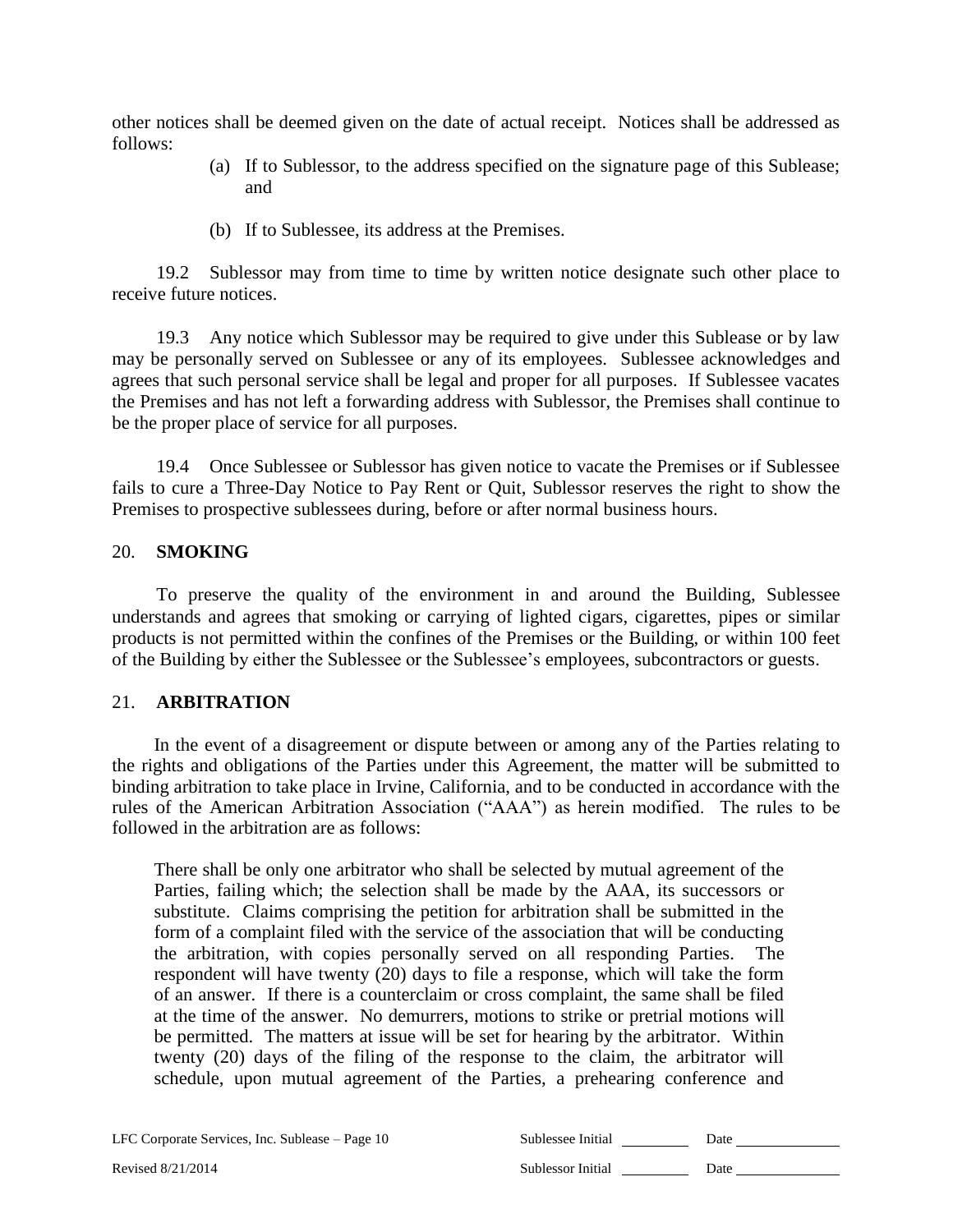hearing dates. If the Parties are unable to agree, the arbitrator will set the appropriate dates. There shall be no rules of evidence other than attorney client privilege, and there shall be no discovery.

The Parties agree to be bound by the decision of the arbitrator, which shall be final, shall not be appealable, and shall allow for no trial de novo on the same issues. The arbitrator's decision shall be rendered within thirty (30) days following submission of the matter at issue, but the failure to comply with this provision shall in no way invalidate any decision or award as may be rendered more than thirty (30) days after submission. Upon the rendering of the decision or award, the prevailing Party shall be entitled to reasonable costs (including the costs associated with the arbitration) and attorneys' fees. Judgment upon any award may be entered in any court having jurisdiction, or applications may be made to such court for judicial acceptance of the award and an order of enforcement. By agreeing to arbitration, neither of the Parties is waiving any of the benefits of the statute of limitations or equitable defense.

**NOTICE: By initialing in the space below Sublessee is agreeing to have any dispute arising out of the matters included in the "Arbitration of Disputes" provision decided by neutral arbitration as provided by California law and is giving up any rights it might possess to have the dispute litigated in a court or jury trial. By initialing in the space below, Sublessee is giving up their rights to discovery and appeal, unless those rights are specifically included in the "Arbitration of Disputes" provision. If Sublessee refuses to submit to arbitration after agreeing to this provision, it may be compelled to arbitrate under the authority of the California Code of Civil Procedure. Sublessee's agreement to this arbitration provision is voluntary. Sublessee has read and understands the foregoing and agrees to submit disputes arising out of the matters included in the "Arbitration of Disputes" provision to neutral arbitration.**

Sublessee Initial Sublessor Initial

#### 22. **SUBLESSEE/EMPLOYEE RELATIONS**

22.1 Sublessee agrees that the Sublessor's staff members do not report to Sublessee, nor are they employees of Sublessee.

\_\_\_\_\_\_\_\_\_\_\_\_\_\_\_\_\_ \_\_\_\_\_\_\_\_\_\_\_\_\_\_\_\_\_

22.2 Sublessee acknowledges that Sublessor has invested significant time and effort at a substantial cost to train its staff and management. While Sublessee is a tenant, or for 180 days following the termination or expiration of this Sublease, should Sublessee or any affiliate of Sublessee hire a staff or management member or otherwise make such employee of Sublessor unavailable to it, or should Sublessee encourage a staff or management member to leave the employ of Sublessor, Sublessee shall pay Sublessor a finder's fee of Ten Thousand Dollars (\$10,000) for each such staff or management member so hired or encouraged to leave.

| LFC Corporate Services, Inc. Sublease – Page 11 | Sublessee Initial | Date |
|-------------------------------------------------|-------------------|------|
| Revised 8/21/2014                               | Sublessor Initial | Date |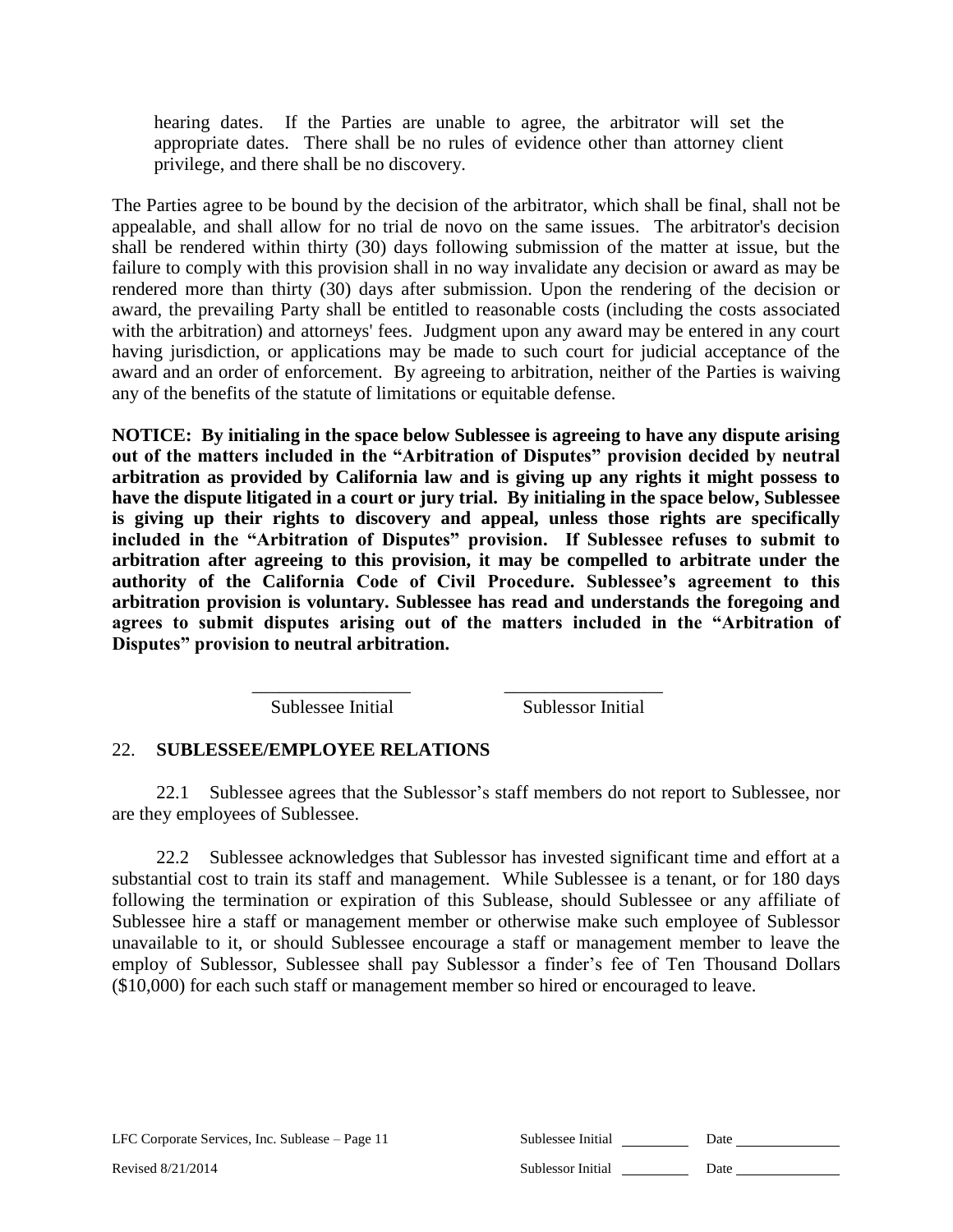#### 23. **RELOCATION OF PREMISES**

23.1 Sublessor shall have the right to relocate the Premises to another part of Sublessor's premises in accordance with the following:

23.1.1 The new premises shall be substantially the same in size, dimensions, configuration, decor and nature as the Premises described in this Sublease;

23.1.2 Sublessor shall give Sublessee not less than ten (10) days' written notice of Sublessor's intention to relocate the Premises;

23.1.3 As nearly as practicable, the physical relocation of Sublessee from the Premises to the new premises shall take place during non-business hours, and shall be completed before the following Monday. Upon completion of such relocation, the new premises shall become the "Premises" under this Sublease;

23.1.4 The direct costs of any such relocation shall be borne by Sublessor; and

23.1.5 The parties hereto shall immediately execute an amendment to this Sublease setting forth the relocation of the Premises and any other modifications to the terms of this Sublease.

#### 24. **MAIL AND TELEPHONE FORWARDING**

24.1 After termination or expiration of the term of this Sublease, or upon vacation of the Premises by Sublessee, Sublessee shall notify all parties of its change of address, phone number and fax numbers. Sublessor shall have no obligation to provide anyone with Sublessee's forwarding information.

24.2 If Sublessee wishes to forward mail or to provide a forwarding address, phone or fax number, Sublessee must subscribe to Sublessor's Business Identity Plan at the thenprevailing rate. Sublessor shall not provide such package to Sublessee if Sublessee is in default under this Sublease or owes money to Sublessor.

#### 25. **PARKING**

Sublessee shall be allowed one (1) automobile parking space per each office and/or workspace leased pursuant to this Sublease. Sublessee understands and agrees that no individual parking space shall be assigned to Sublessee and that parking spaces are occupied on an "as available" basis. Further, Sublessee agrees that parking spaces are to be used for automobile use only and that no vehicle may be left overnight in any parking space.

#### 26. **SIGNAGE**

Sublessee shall not cause any signage or advertising materials to be placed on the exterior of the Building or the Premises.

LFC Corporate Services, Inc. Sublease – Page 12 Sublessee Initial 2008 Date 2014

Revised 8/21/2014 Sublessor Initial Date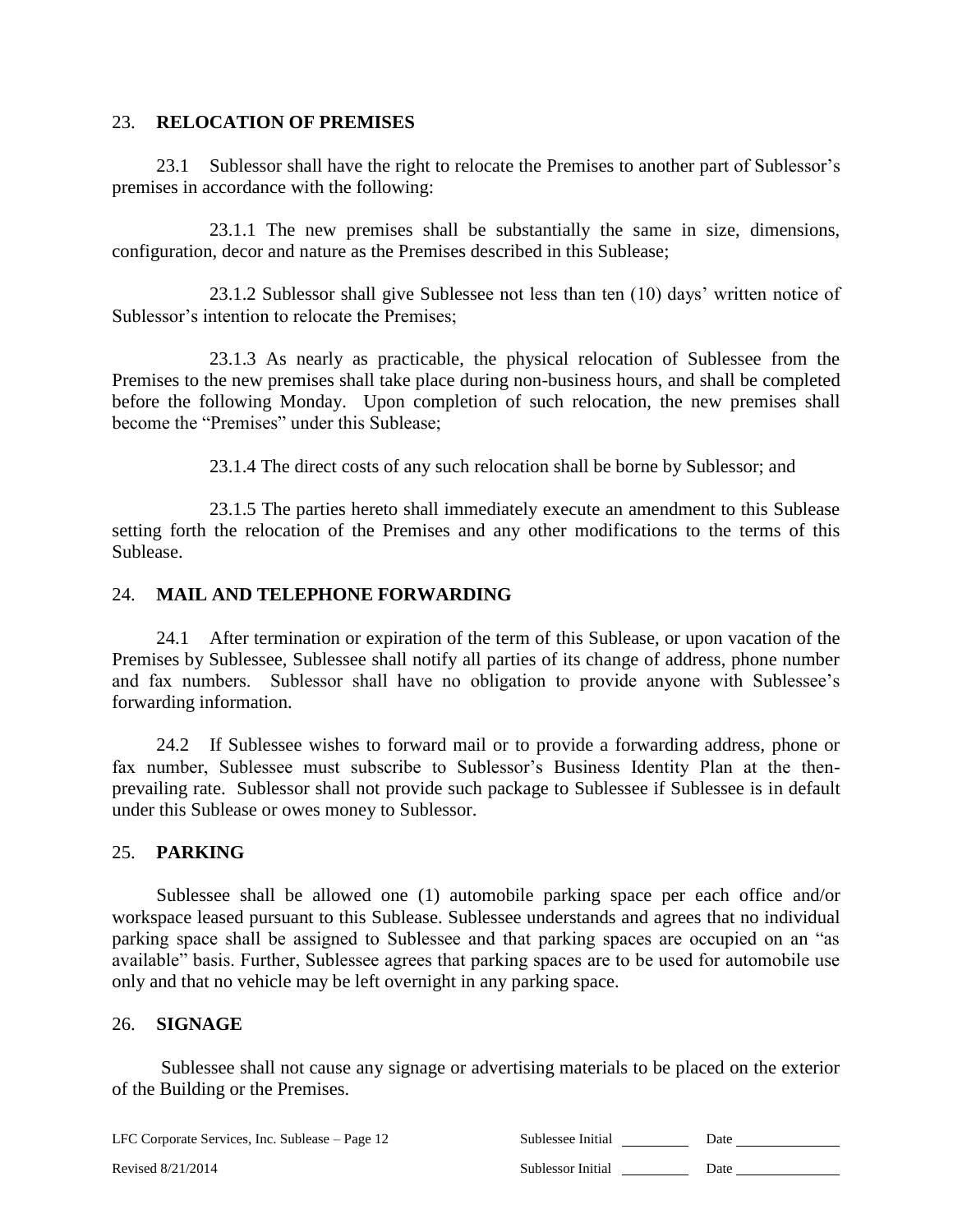#### 27. **SECURITY AND SAFETY**

Sublessee understands and acknowledges that for purposes of security and safety, Sublessor has installed cameras that allow Sublessor to continuously monitor and record all movement and activities in the Building and the Premises.

#### 28. **PERSONAL GUARANTEE**

This Sublease shall be subject to the personal guarantee as set forth on Exhibit D herein.

SUBLESSOR: LFC Corporate Services, Inc. 17 Corporate Plaza Drive, Suite 100 Newport Beach, California 92660

| BY:               | Its:                                                                                                                                                                                                                                 |
|-------------------|--------------------------------------------------------------------------------------------------------------------------------------------------------------------------------------------------------------------------------------|
| PRINTED NAME:     |                                                                                                                                                                                                                                      |
| DATE:             | <u> 1980 - Johann Barn, mars ann an t-Amhain Aonaich an t-Aonaich an t-Aonaich an t-Aonaich an t-Aonaich an t-Aon</u>                                                                                                                |
|                   |                                                                                                                                                                                                                                      |
| <b>SUBLESSEE:</b> |                                                                                                                                                                                                                                      |
| BY:               |                                                                                                                                                                                                                                      |
| ITS:              |                                                                                                                                                                                                                                      |
| PRINTED NAME:     | <u> 1989 - Andrea Albert III, martin a bhaile an t-Albert III, an t-Albert III, an t-Albert III, an t-Albert III, an t-Albert III, an t-Albert III, an t-Albert III, an t-Albert III, an t-Albert III, an t-Albert III, an t-Alb</u> |
| DATE:             |                                                                                                                                                                                                                                      |

| LFC Corporate Services, Inc. Sublease – Page 13 | Sublessee Initial | Date |
|-------------------------------------------------|-------------------|------|
| Revised 8/21/2014                               | Sublessor Initial | Date |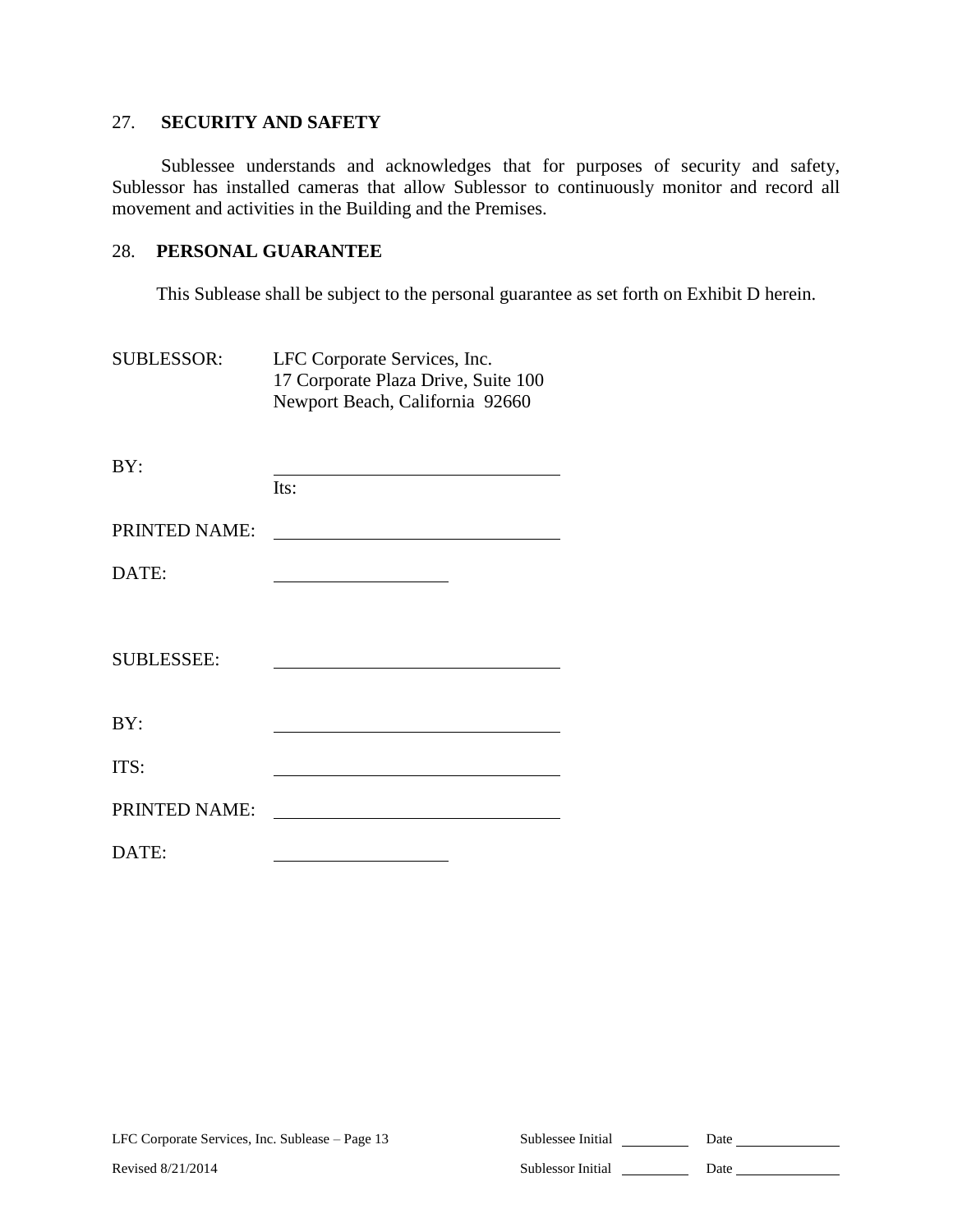# **EXHIBIT A**

# **FEE SHEET AND SERVICES**

| <b>PREMISES</b>                                         |               | <b>Monthly Rent</b>                                                                                                                                                                                                                                                                                                                                                          |
|---------------------------------------------------------|---------------|------------------------------------------------------------------------------------------------------------------------------------------------------------------------------------------------------------------------------------------------------------------------------------------------------------------------------------------------------------------------------|
| □ Ocean View Suite                                      |               | $\frac{1}{2}$                                                                                                                                                                                                                                                                                                                                                                |
| $\Box$ Ocean View Office                                |               | $\frac{\text{S}}{\text{S}}$                                                                                                                                                                                                                                                                                                                                                  |
| $\Box$ Office<br># $\_\_\_\_\_\_\_\_\_\_\_$             |               | $\frac{1}{2}$                                                                                                                                                                                                                                                                                                                                                                |
| $\Box$ Workspace                                        |               | $\frac{\S_{\frac{1}{2}}}{\S_{\frac{1}{2}}}{\S_{\frac{1}{2}}}{\S_{\frac{1}{2}}}{\S_{\frac{1}{2}}}{\S_{\frac{1}{2}}}{\S_{\frac{1}{2}}}{\S_{\frac{1}{2}}}{\S_{\frac{1}{2}}}{\S_{\frac{1}{2}}}{\S_{\frac{1}{2}}}{\S_{\frac{1}{2}}}{\S_{\frac{1}{2}}}{\S_{\frac{1}{2}}}{\S_{\frac{1}{2}}}{\S_{\frac{1}{2}}}{\S_{\frac{1}{2}}}{\S_{\frac{1}{2}}}{\S_{\frac{1}{2}}}{\S_{\frac{1}{2$ |
| $\Box$ Virtual Office                                   |               | $\frac{1}{2}$                                                                                                                                                                                                                                                                                                                                                                |
| <b>ADDITIONAL SERVICES</b>                              |               | <b>One-Time Charge</b>                                                                                                                                                                                                                                                                                                                                                       |
| $\Box$ Cleaning Fee                                     |               | $\sim$ $\sim$                                                                                                                                                                                                                                                                                                                                                                |
| $\Box$ Telephone Service<br>(Sublessor owns instrument) |               | $\frac{1}{2}$                                                                                                                                                                                                                                                                                                                                                                |
| $\Box$ Plants<br>(Sublessee owns plant)                 |               | \$                                                                                                                                                                                                                                                                                                                                                                           |
| <b>SECURITY DEPOSIT</b>                                 |               | \$                                                                                                                                                                                                                                                                                                                                                                           |
|                                                         | <b>TOTAL:</b> | $\sim$                                                                                                                                                                                                                                                                                                                                                                       |
| LFC Corporate Services, Inc. Sublease - Page 14         |               | Date                                                                                                                                                                                                                                                                                                                                                                         |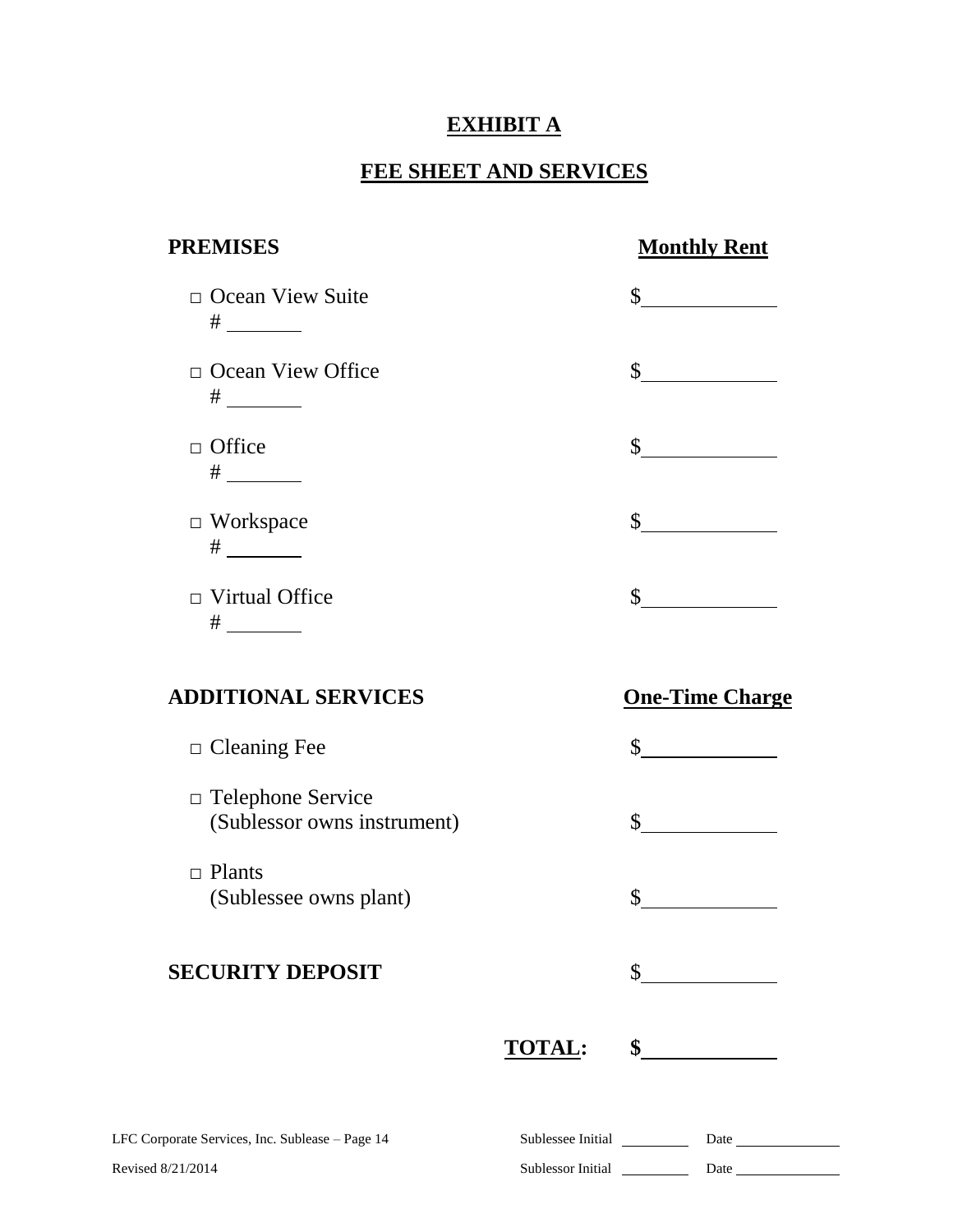# **EXHIBIT B**



# **17 CORPORATE PLAZA FLOORPLAN**

| lessee Initial | Date |
|----------------|------|
|                |      |

Revised 8/21/2014 **Sublessor Initial** Date Date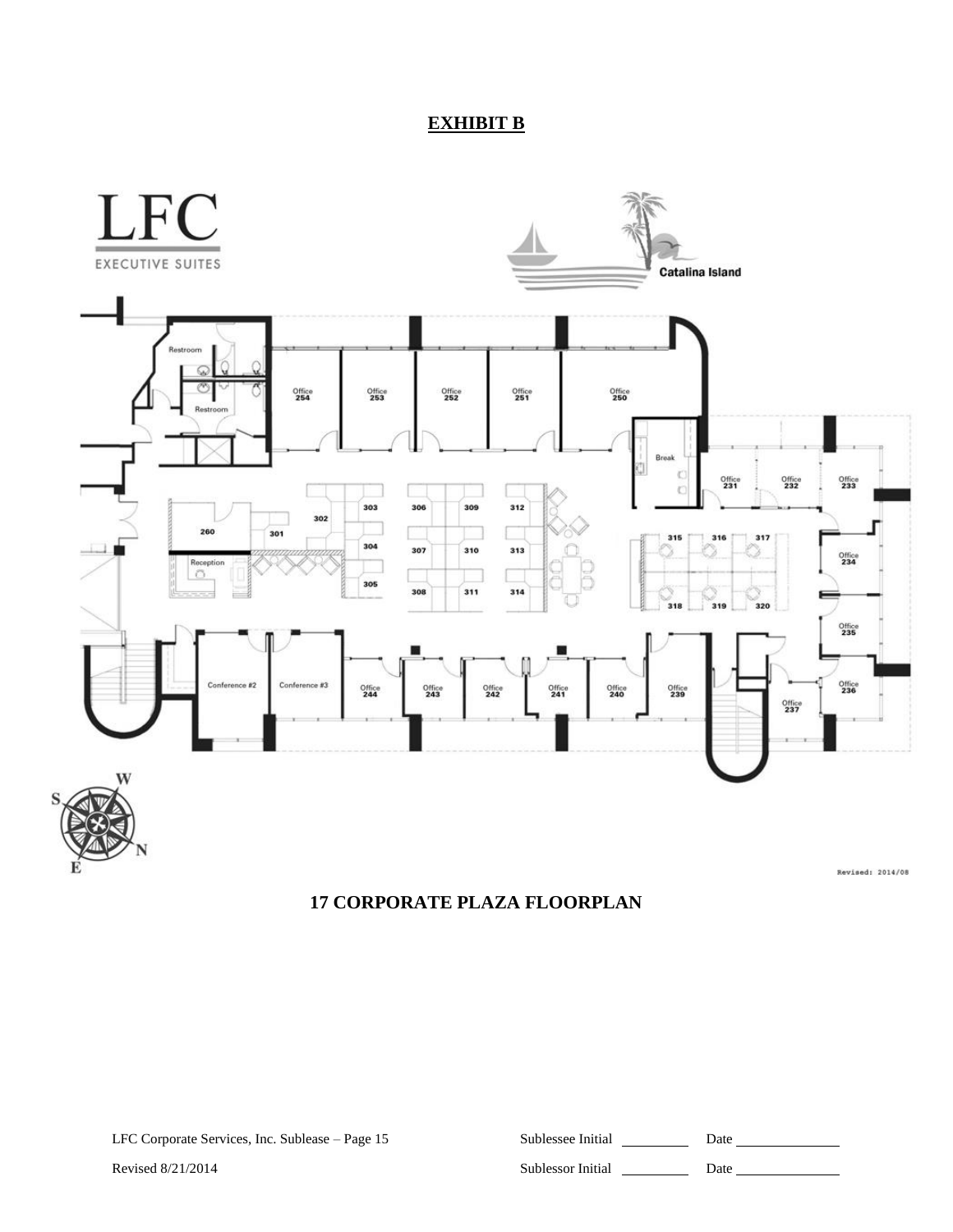#### **EXHIBIT C**

#### **RULES AND REGULATIONS**

- 1. Sublessee and their guests will conduct themselves in a businesslike manner, proper attire will be worn at all times, and the noise level will be kept to a level so as not to interfere with or annoy other sublessees.
- 2. Sublessee shall not provide or offer any services to Sublessor's customers if such services are available from Sublessor.
- 3. Sublessee will not affix anything to walls of premises without prior written consent of Sublessor.
- 4. Sublessee will not prop open any corridor doors, exit doors or doors connecting corridors during or after business hours.
- 5. Sublessee will not block or congregate in the common areas, and those areas must be kept neat and attractive at all times.
- 6. Sublessee will not conduct any activity within the Premises or Building, which in the sole judgment of the Sublessor will create excessive traffic or is inappropriate to the executive office suite environment.
- 7. Sublessee will not conduct business in the corridors or any other areas except in its Premises or conference room without the written consent of Sublessor.
- 8. All corridors, halls, and stairways shall not be obstructed by Sublessee or used for any purpose other than normal egress and ingress.
- 9. No advertisement, identifying signs, personal items or artwork or other notices shall be inscribed, painted or affixed on any part of the corridors, doors, public areas or workspaces.
- 10. Without Sublessor's specific prior written permission, Sublessee is not permitted to place "mass market", direct mail or advertising (i.e., newspaper, classified advertisements, yellow pages, billboards) using Sublessor's assigned phone number or take any such action that would generate an excessive amount of incoming calls.
- 11. Canvassing, soliciting and peddling in the Building are prohibited and Sublessee shall not solicit other subtenants for any business or other purpose without the prior written approval of Sublessor.
- 12. Immediately following Sublessee's use of the conference room, kitchen/dining area or other common area (Space), Sublessee shall clean up and return the Space to the state and

LFC Corporate Services, Inc. Sublease – Page 16 Sublessee Initial 2008 Date 2014

Revised 8/21/2014 Sublessor Initial Date Date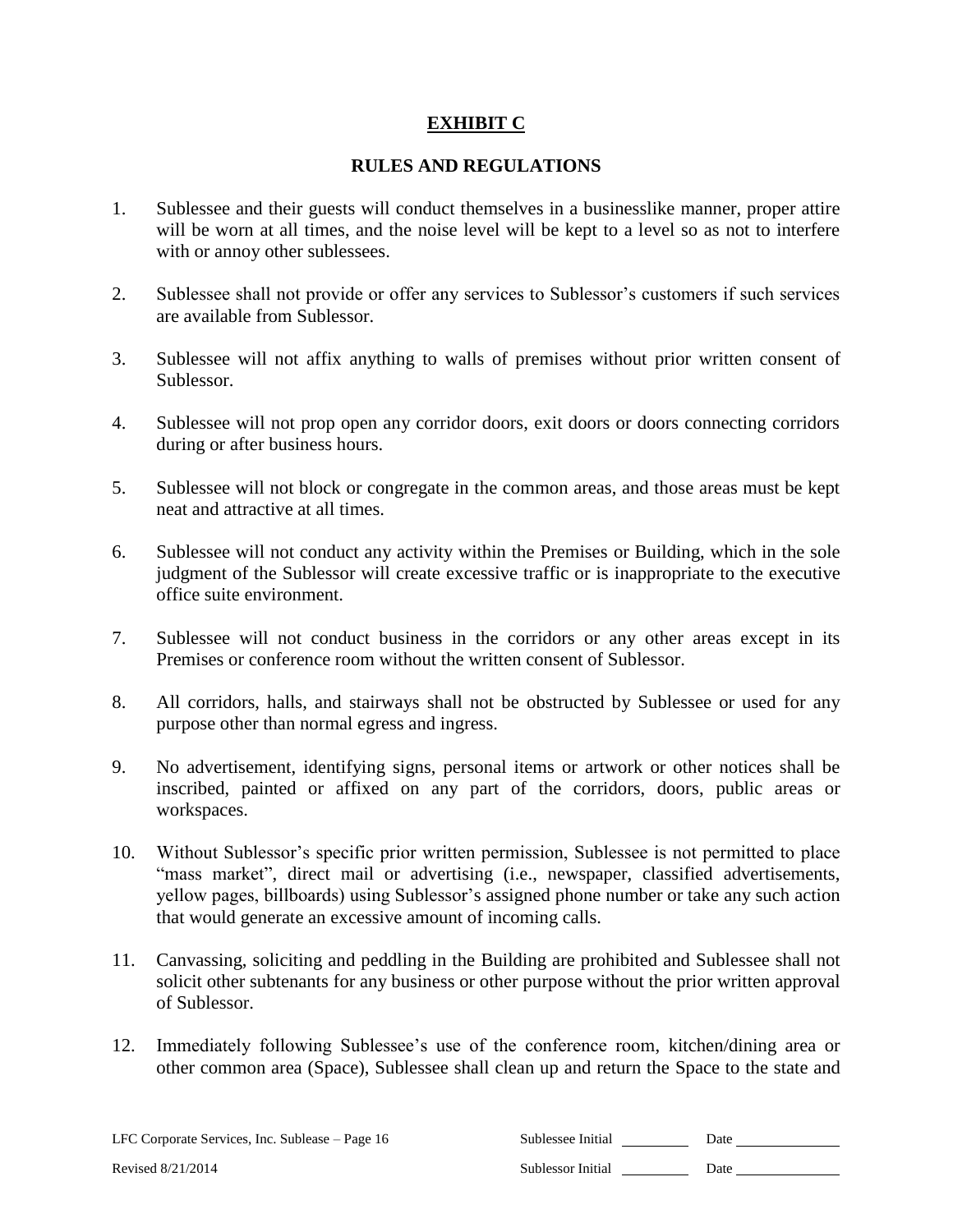condition it was prior to Sublessee's use. If not, Sublessor may charge Sublessee for any other expenses required to restore Space to its original condition.

- 13. Sublessor must be notified in writing if Sublessee desires to utilize the Space during evening or weekend hours. Sublessor may deny Sublessee access if the desired usage is inappropriate and may disrupt normal operations.
- 14. Sublessee shall not, without Sublessor's written consent, store or operate a computer (except desktop/laptop computer or fax machine) or any other large business machines, reproduction equipment, heating equipment, stove, speaker phones or other mechanical amplification equipment, refrigerator or coffee equipment, or conduct a mechanical business, do any cooking, or use or allow to be used on the premises oil, burning fluids, gasoline or kerosene for heating, warming or lighting. No burning candles shall be permitted. No article deemed extra hazardous on account of fire or any explosives shall be brought into said Premises or facility. No offensive gases, odors or liquids shall be permitted.
- 15. Sublessee will bring no animals into the Premises or Building except for those assisting disabled individuals.
- 16. Sublessee may purchase plants and planters from Sublessor's approved vendor as set forth in Exhibit A herein. No other plants shall be allowed on the Premises. Maintenance of all Sublessee-owned plants shall be conducted by Sublessor's approved vendor. Upon termination of this Sublease Agreement, Sublessee agrees to remove Sublessee-owned plants and planters from the Premises.
- 17. Sublessee understands and agrees arrangements must be made in advance with Sublessor in order to use the elevator to transport equipment, furniture or any other office-related bulk items.
- 18. Sublessee understands and agrees that each office and/or workspace shall not be occupied by more than one individual
- 19. Sublessee shall not remove furniture, fixtures or decorative material owned by Sublessor from the Premises or Building without the written consent of Sublessor.
- 20. Sublessee agrees to use chair mats provided by Sublessor and any damage from failure to use the same shall be the responsibility of the Sublessee.
- 21. If Sublessee requires any special installation or wiring for electrical use, telephone equipment or otherwise, such wiring shall be done at Sublessee's expense, work designated and approved by Sublessor.
- 22. Sublessee shall not use the Premises for manufacturing. Storage of merchandise may not take place in workspaces.

LFC Corporate Services, Inc. Sublease – Page 17 Sub

| iblessee Initial | Date |  |
|------------------|------|--|
|                  |      |  |

Revised 8/21/2014 Sublessor Initial **Sublessor Initial** Date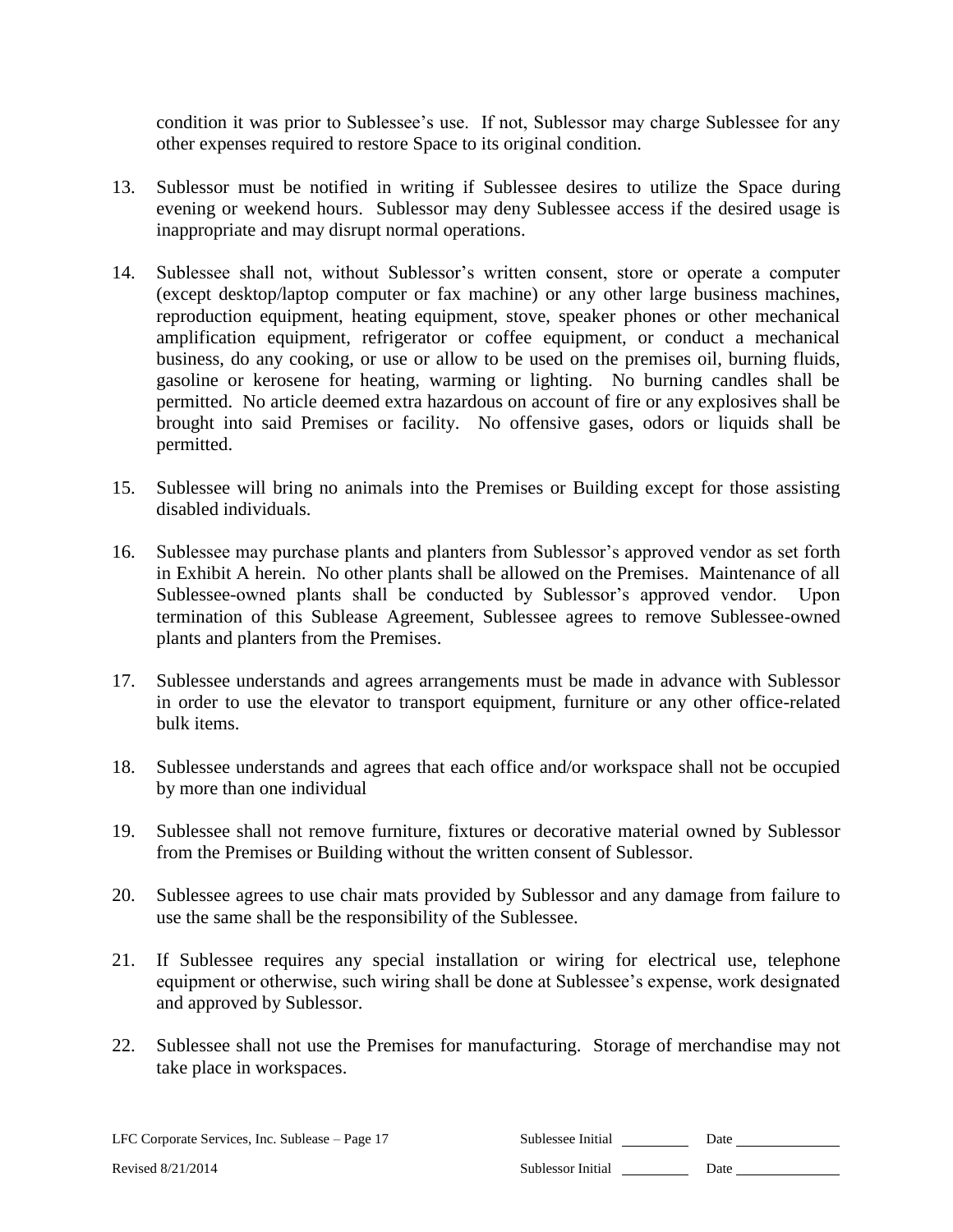- 23. Sublessee shall not occupy or permit any portion of the Premises to be occupied for the manufacture, sale, gift or use of liquor, narcotics or tobacco in any form.
- 24. Sublessee shall not use the Premises for lodging or sleeping or for any immoral or illegal purposes.
- 25. No additional locks or bolts of any kind shall be placed upon and of the doors or windows of the Premises by Sublessee, nor shall any changes be made on existing locks or the mechanisms thereof. Sublessee acknowledges that Sublessor shall have keys and access to the Premises.
- 26. In the event Sublessee wishes to use the elevator to move furniture or other items in or out of the premises, Sublessee shall notify the Suites Manager in advance in order for protective material to be installed on the elevator walls. Any and all damage, including scratches, to the elevator shall be the sole responsibility of Sublessor.
- 27. Sublessee shall, before leaving Premises unattended for an extended period of time, close and securely lock all doors and shut off all lights and other electrical apparatus. Any damage resulting from failure to do so shall be billed to Sublessee as Additional Rent.
- 28. Sublessee shall not be liable for damage, theft or misappropriation of property belonging to Sublessee or any employee, agent or invitee of Sublessee.
- 29. Sublessee or Sublessee's officers, directors, employees, shareholders, partners, agents, representatives, contractors, customers or invitees shall be prohibited from participating in any type of harassment, sexual, verbal or physical, in the Building or Premises for any reason.
- 30. Electrical current shall be used for ordinary lighting purposes, to run desktop computers and facsimile equipment only unless written permission to do otherwise shall first have been obtained from Sublessor at an agreed cost to Sublessee.

**LFC Corporate Services Inc. reserves the right to modify and add to these rules and regulations as may be needed, in its sole judgment, for the safety, care and cleanliness of the premises. LFC Corporate Services, Inc. has no responsibility to Sublessee for the violation or nonperformance by any other Sublessee or tenant of any of these Rules and Regulations, but shall use reasonable efforts to uniformly enforce them.**

| LFC Corporate Services, Inc. Sublease – Page 18 | Sublessee Initial | Date |
|-------------------------------------------------|-------------------|------|
| Revised 8/21/2014                               | Sublessor Initial | Date |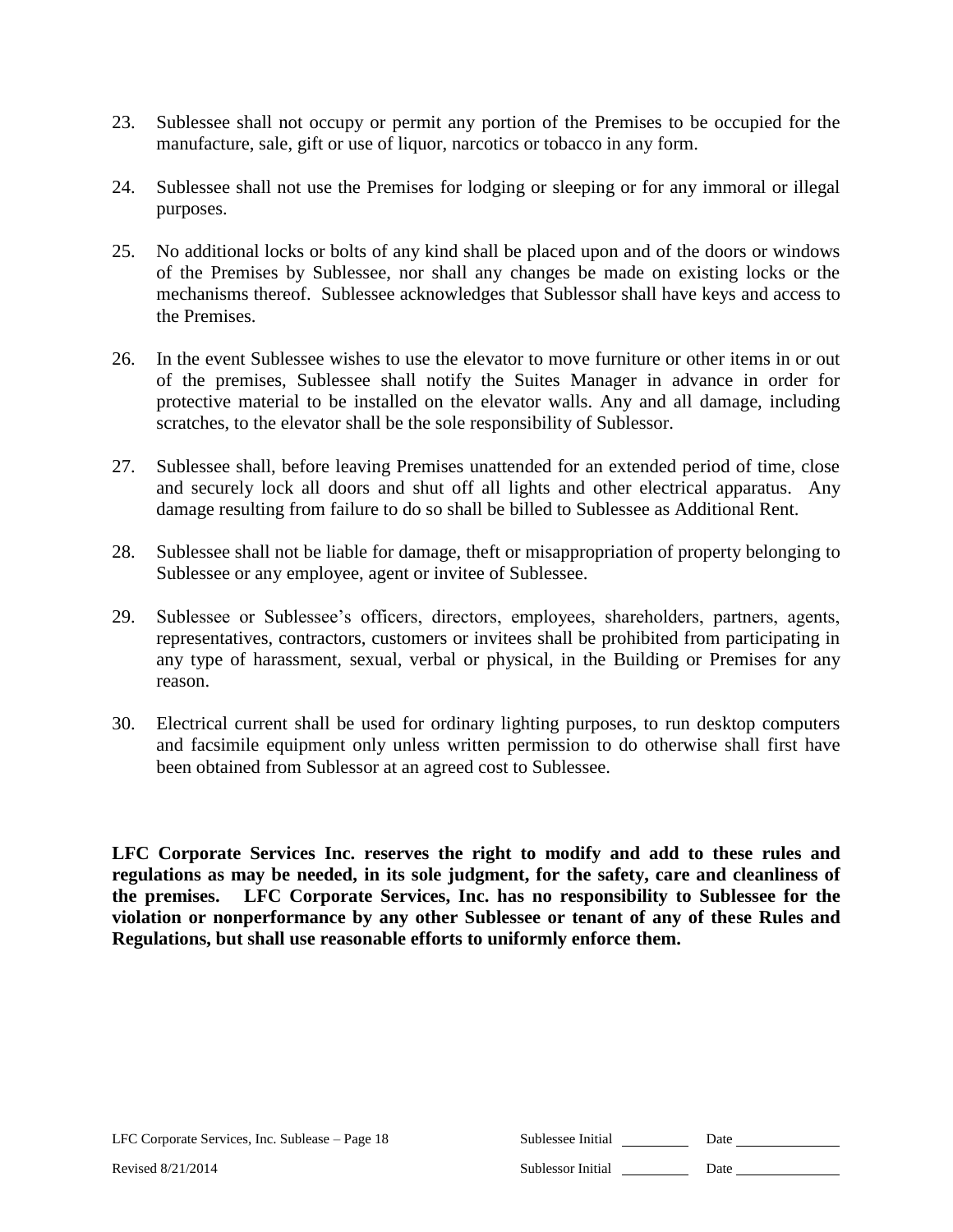#### **EXHIBIT D**

#### **PERSONAL GUARANTY OF SUBLEASE**

WHEREAS LFC Corporate Services, Inc., a California corporation, hereinafter "Sublessor," and  $\qquad \qquad$ , a  $\qquad \qquad$ , hereinafter "Sublessee," have executed the attached Sublease dated \_\_\_\_\_\_\_\_\_\_\_\_\_\_\_, concerning the Premises.

WHEREAS, \_\_\_\_\_\_\_\_\_\_\_\_\_\_\_\_\_\_\_\_\_\_\_, hereinafter "Guarantor(s)," has a financial interest in **and the set of the set of the set of the set of the set of the set of the set of the set of the set of the set of the set of the set of the set of the set of the set of the set of the set of the set of the set** 

WHEREAS, Sublessor will not execute the Sublease if Guarantor does not execute and deliver to Sublessor this Guaranty of Sublease.

NOW THEREFORE, in consideration of the execution of the foregoing Sublease by Sublessor and as a material inducement to Sublessor to execute said Sublease , Guarantor hereby jointly, severally, unconditionally and irrevocably guarantees the prompt payment by Sublessee of all Rent and Additional Rent and any and all other sums payable by Sublessee under said Sublease and the faithful and prompt performance by Sublessee of each and every one of the terms, conditions and covenants of said Sublease to be kept and performed by Sublessee subject to the following provision:

It is agreed by Sublessor and Guarantor that this Guaranty shall terminate six (6) months after the date that Sublessee vacates the premises of all personnel and personal property. However, any amounts due and payable under this Guaranty shall be reduced by any and all successful mitigation by Sublessor, Sublessee and Guarantor, for the leasing of the Premises by Sublessee.

It is specifically agreed that the terms of the foregoing Sublease may be modified by agreement between Sublessor and Sublessee, or by a course of conduct, and said Sublease may be assigned by Sublessor or any assignee of Sublessor without consent or notice to Guarantor and that this Guaranty shall guarantee the performance of said Sublease as so modified.

This Guaranty shall not be released, modified or affected by the failure or delay on the part of Sublessor to enforce any of the rights or remedies of the Sublessor under said Sublease, whether pursuant to the terms thereof or at law or in equity.

No notice of default need be given to Guarantor, it being specifically agreed that the guarantee of the undersigned is a guarantee under which Sublessor may proceed immediately against Sublessee and/or against Guarantor following any breach or default by Sublessee or for the enforcement of any rights which Sublessor may have as against Sublessee under the terms of the Sublease or at law or in equity.

Sublessor shall have the right to proceed against Guarantor hereunder following any breach or default by Sublessee subject to Guarantor right of mitigation as referenced above,

LFC Corporate Services, Inc. Sublease – Page 19 Sub-Revised 8/21/2014 Sublessor Initial Date Date

| ublessee Initial | Date |  |
|------------------|------|--|
|                  |      |  |